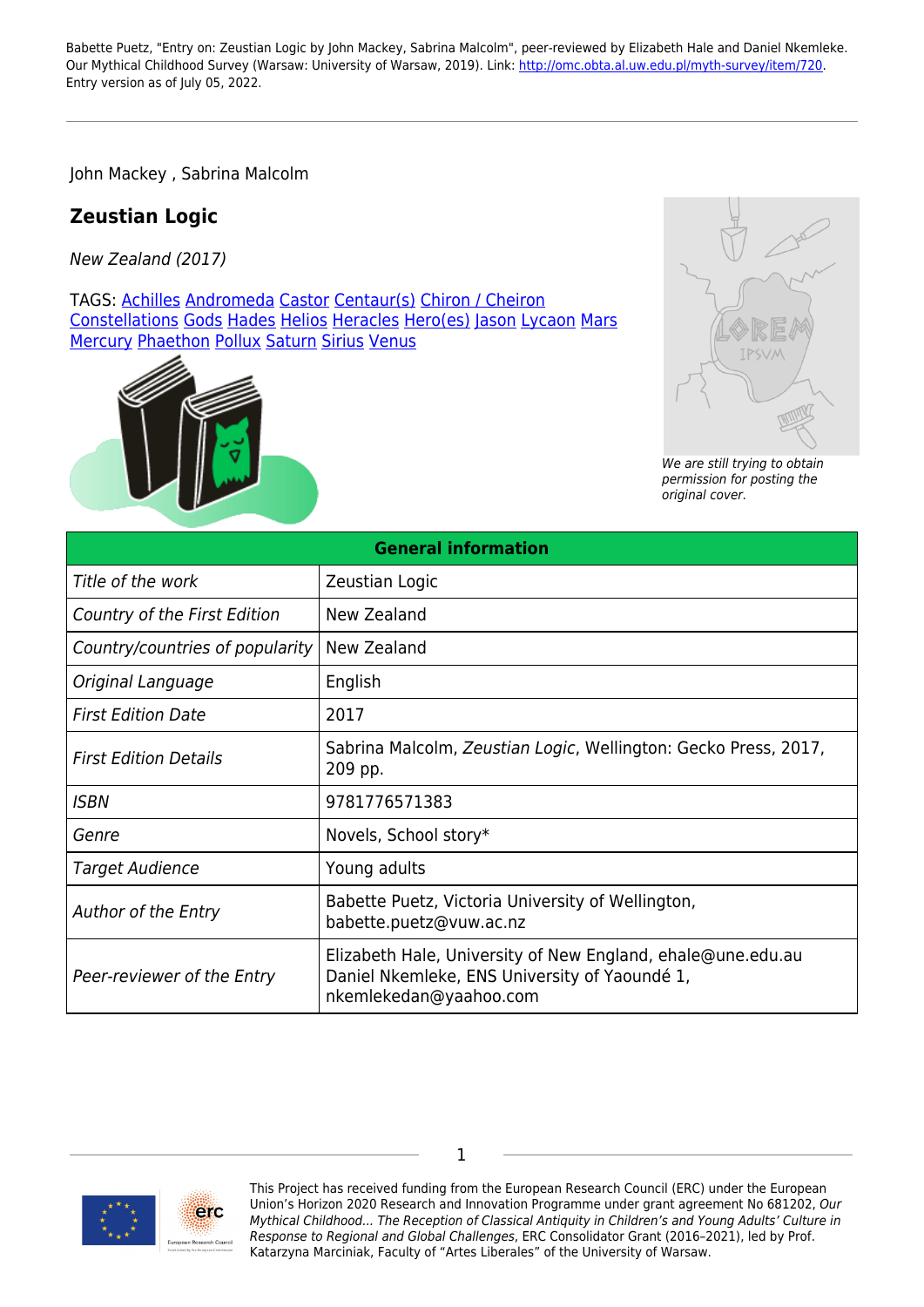## **Creators**



**John Mackey (Illustrator)**



# **Sabrina Malcolm , b. 1962 (Author)**

Sabrina Malcolm is a writer, illustrator and graphic designer. She lives in Karori, Wellington with her family. Malcolm was born in the US in 1962, but immigrated to New Zealand when she was eight years old. She studied Botany, Geology and, later, Illustration and Design in Christchurch. After a career as a scientific illustrator, in 1994, she became a freelance graphic designer and ilustrator. Her illustrations have been published in scientific publications, issues of The School Journal (i.e. the reading booklets for year 4-8 students used in New Zealand Schools), and picture books. Malcolm illustrated Koro's Medicine by Melanie Drewery (2004), which was a finalist in the picture book category of the 2005 New Zealand Post Book Awards for Children and Young Adults and listed as a 2005 Storylines Notable Picture Book. Zeustian Logic (2017) is Sabrina Malcolm's first YA novel.

Source:

[Profile](https://www.bookcouncil.org.nz/writer/malcolm-sabrina/) at bookcouncil.org.nz (accessed: March 25, 2019)

Bio prepared by Babette Puetz, Victoria University of Wellington, babette.puetz@vuw.ac.nz

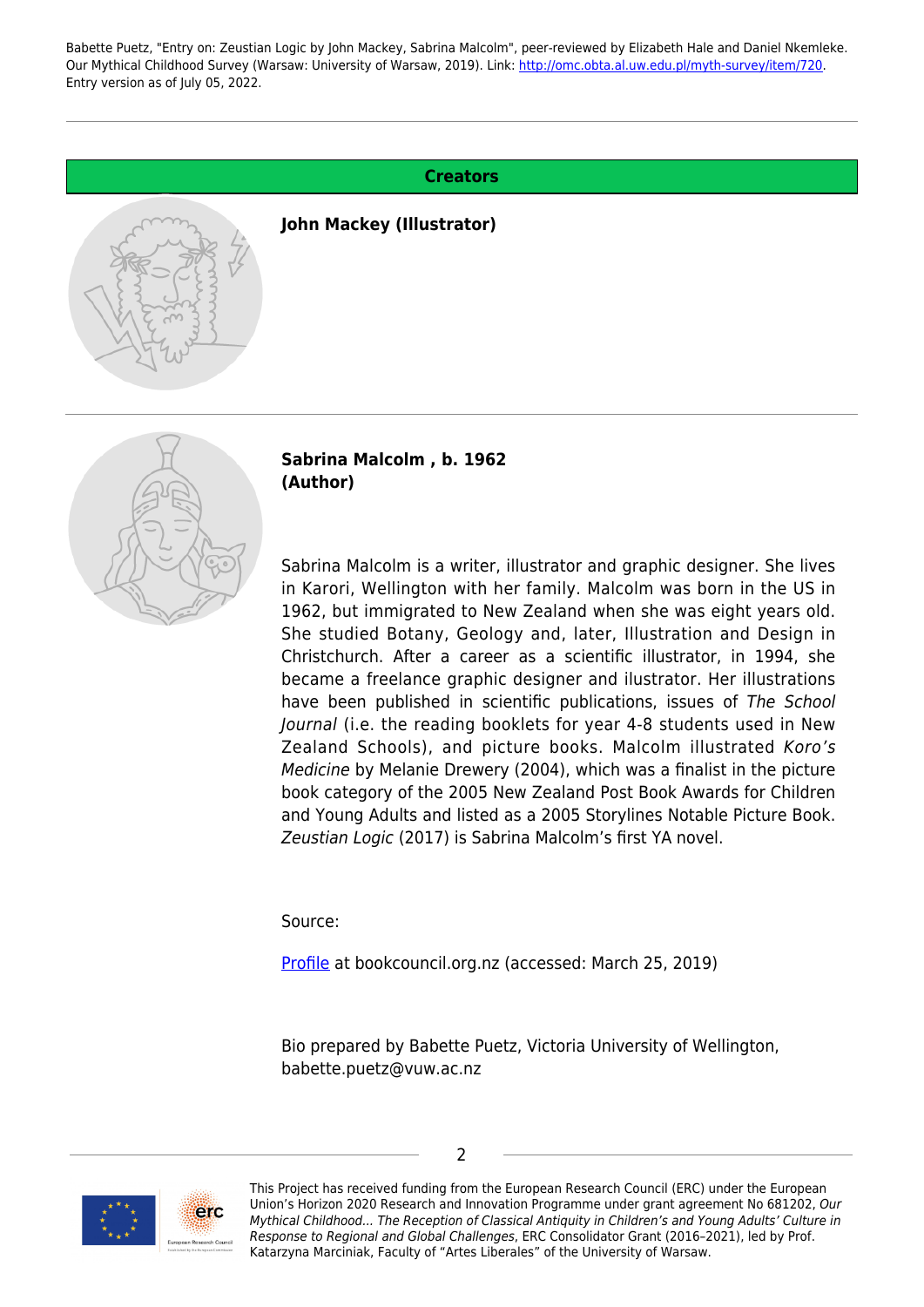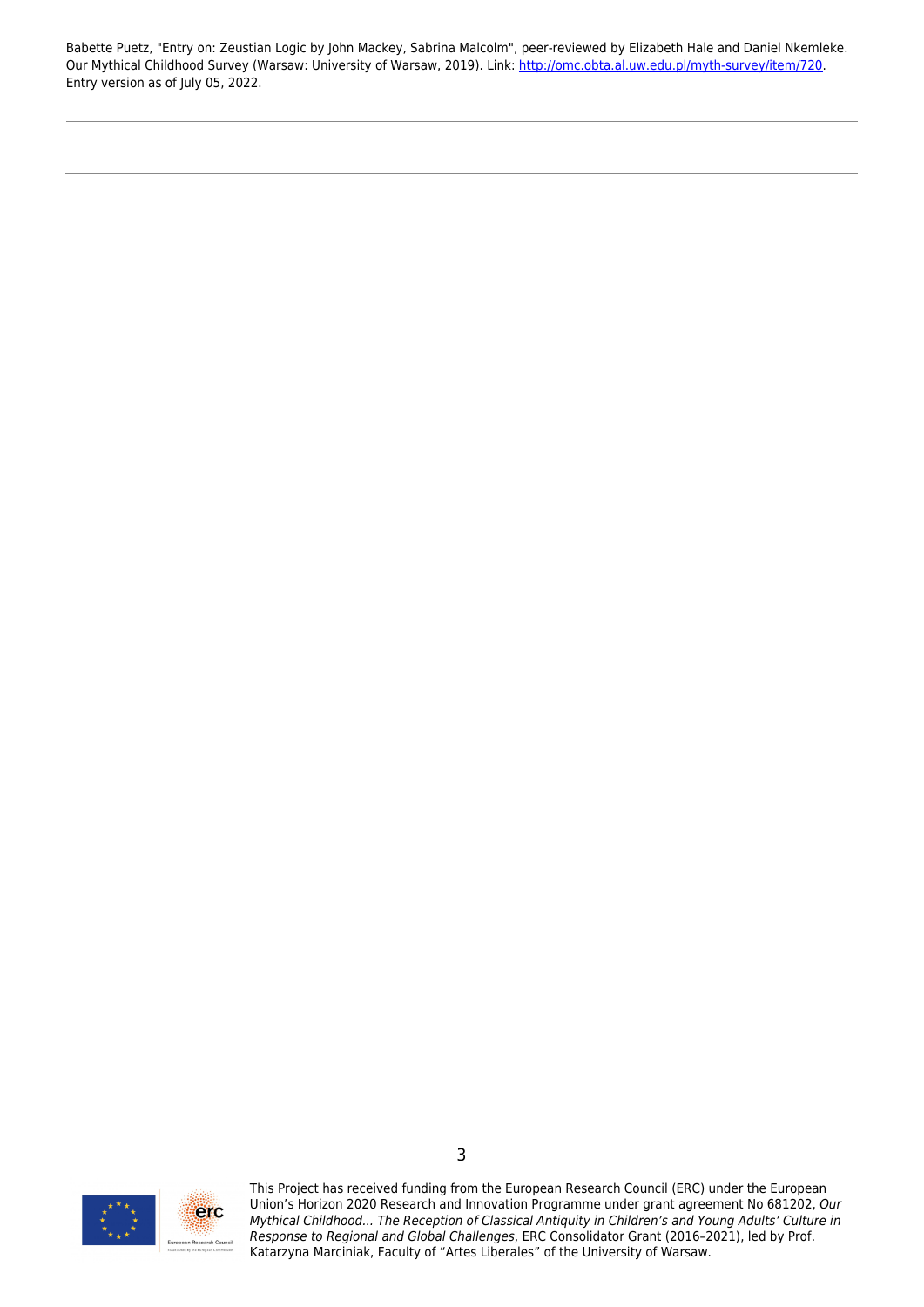### **Additional information**

Summary This is a YA novel in which tales of Classical myth (in connection with astronomy) help a New Zealand teenager come to terms with his father's death. Zeustian Logic is about a family trying to deal with their grief, after the death of their father and husband. The novel is set in Wellington, New Zealand. Its protagonist is 14-year-old schoolboy and hobby astronomer Tuttle Theodorus, whose father Jamie has died in a mountaineering accident on Mount Everest. Jamie was a famous mountaineer and climbing guide, who became infamous because it appears that he left a client to die in the storm in which he himself disappeared. Tuttle finds it hard to deal with his father's death, but even worse is his worry that his father might have been a coward and that he might have inherited his cowardice.

> Tuttle lives with his mother, Rose Cornelius, and his seven-year-old brother Fen. When her husband died, after a brief period of frantic activity (in which Tuttle compares her to Zeus in her efficiency), Rose has almost completely withdrawn from the world, including from her sons. This leaves Tuttle in charge of running the household and of taking care of his younger brother Fen who has mostly stopped talking and engaging with others. Tuttle is fiercely protective of his little brother, but struggles with all the responsibility for his brother and the household.

> As the anniversary of the well-publicised death of Jamie Theodorus nears, Tuttle becomes more and more obsessed with the question of his father's responsibility for the death of his client. He tries to find out more from his father's friend and colleague Mike, who also was on Mt Everest when the accident occurred, and by reading online articles and blogs about the accident, but all this leaves him no wiser. A journalist tricks Tuttle into admitting that the family is not coping. And publishes an article about the dysfunctionality of the Theodorus family in a women's magazine. As a consequence, not only is Tuttle bullied at school and by his neighbour Boyd, but some concerned parents from Fen's primary school alert Social Services of the situation. This throws the family into further upheaval, especially Tuttle. He overhears his mother talking on the phone and misinterprets her words to mean he and Fen will be sent to a foster family. Tuttle loses the ability to cope with the strain and at night goes and vandalises Boyd's car. Shocked at his own behaviour, he turns himself in to the police a few hours later.



This Project has received funding from the European Research Council (ERC) under the European Union's Horizon 2020 Research and Innovation Programme under grant agreement No 681202, Our Mythical Childhood... The Reception of Classical Antiquity in Children's and Young Adults' Culture in Response to Regional and Global Challenges, ERC Consolidator Grant (2016–2021), led by Prof. Katarzyna Marciniak, Faculty of "Artes Liberales" of the University of Warsaw.

4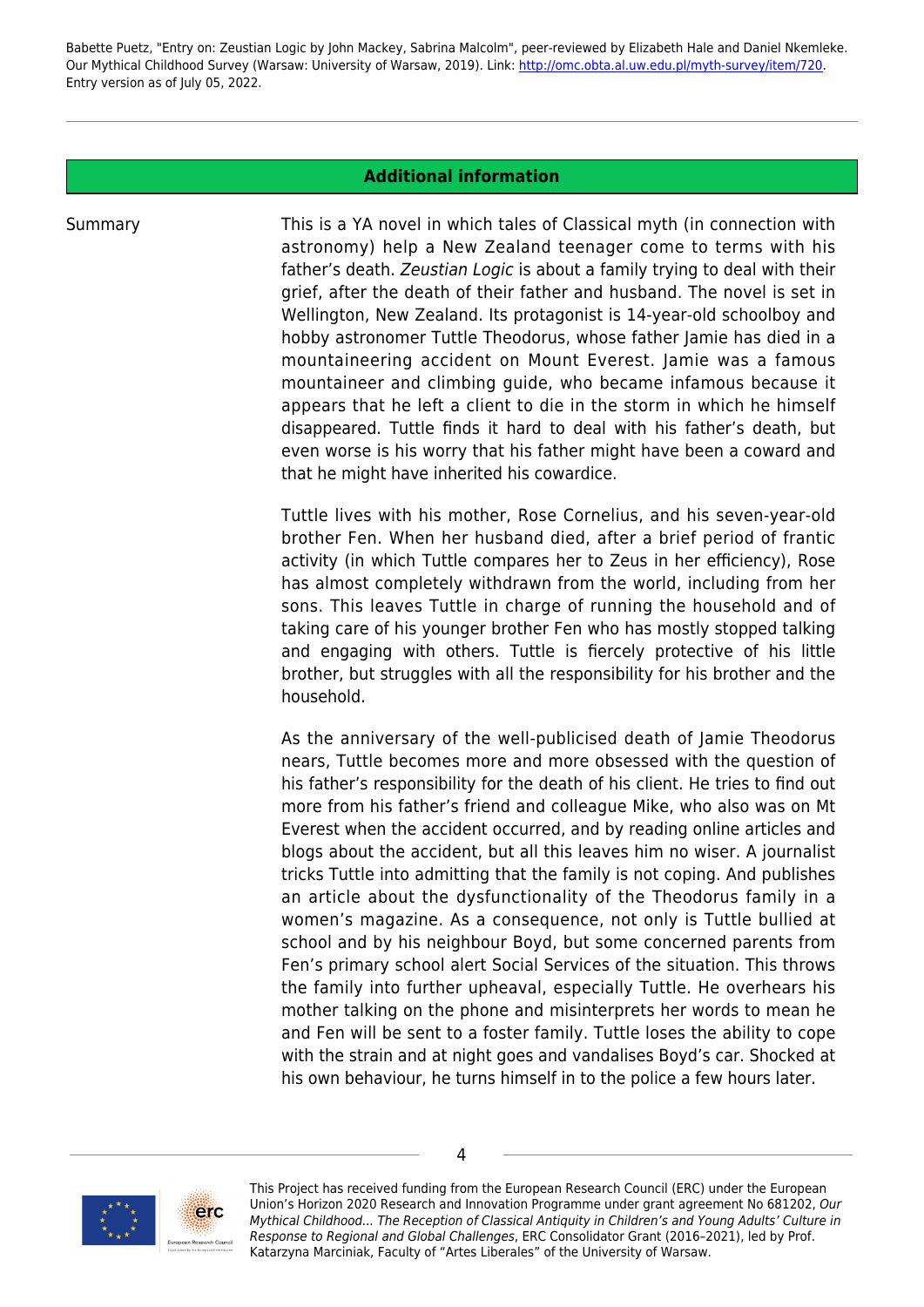> The turning point of the story is when Tuttle's mother, after picking him up from the police station, clarifies that he and Fen will not be fostered out. She opens up to Tuttle about her debilitating feelings of guilt for her husband's death and infamy, as, before he left, she had insisted that he made his own safety his top priority. This gives Tuttle a new understanding of his mother's depression and makes him realise that it does not really matter to him whether his father made a mistake or not. This conversation is the catalyst for the family reuniting and starting to move on. Tuttle's strong interests in astronomy and Greek myth enable him now to remember his father in a positive way which he can share with his family: He invents his own constellation in memory of his father, which he calls "Viator the Explorer".

Analysis Most references to Classical Mythology in Zeustian Logic are connected with astronomy. Tuttle is an avid hobby-astronomer. Star-gazing distracts him from his grief and worries. Hence, various constellations with names derived from Greek myth are mentioned, both very wellknown ones, such as Orion, and lesser known ones, such as Ophiuchus. The focus is on myths of katasterismos. Tuttle also entertains his brother and sometimes his friend Attila with humorous retellings of stories from Classical Mythology. Of the 52 chapter headings in Zeustian Logic, twelve contain references to Greek mythology (connected to constellations). The changes in the myths of katasterismos underline Tuttle's feelings regarding his own maturation and coming of age, his wish for changes in his family (in particular his mother taking charge of the family once more, like Zeus of his) and his terrible grief for his dead father. They are a reflection of Tuttle's own reflections on fame and infamy related to his father. The focus on Zeus' might in many of the myths mentioned in the novel help emphasise Tuttle's feelings of powerlessness in his battles with his grief, family situation and bullying.

> A number of names of characters in the novel are derived from Latin or Greek, such as Theodorus, Cornelius and Phoebe (the girl Tuttle is interested in). Tuttle's online/chatroom user name is Zeustian Logic, the same as the title of the novel. Tuttle's view of Zeus's unlimited power shifts during the novel from admiration to realising how Zeus' victims would feel. It is striking that the key scenes of the novel (such as Tuttle damaging his neighbour's car or his mother opening up to him about her feelings) do not contain references to mythology, as



This Project has received funding from the European Research Council (ERC) under the European Union's Horizon 2020 Research and Innovation Programme under grant agreement No 681202, Our Mythical Childhood... The Reception of Classical Antiquity in Children's and Young Adults' Culture in Response to Regional and Global Challenges, ERC Consolidator Grant (2016–2021), led by Prof. Katarzyna Marciniak, Faculty of "Artes Liberales" of the University of Warsaw.

5